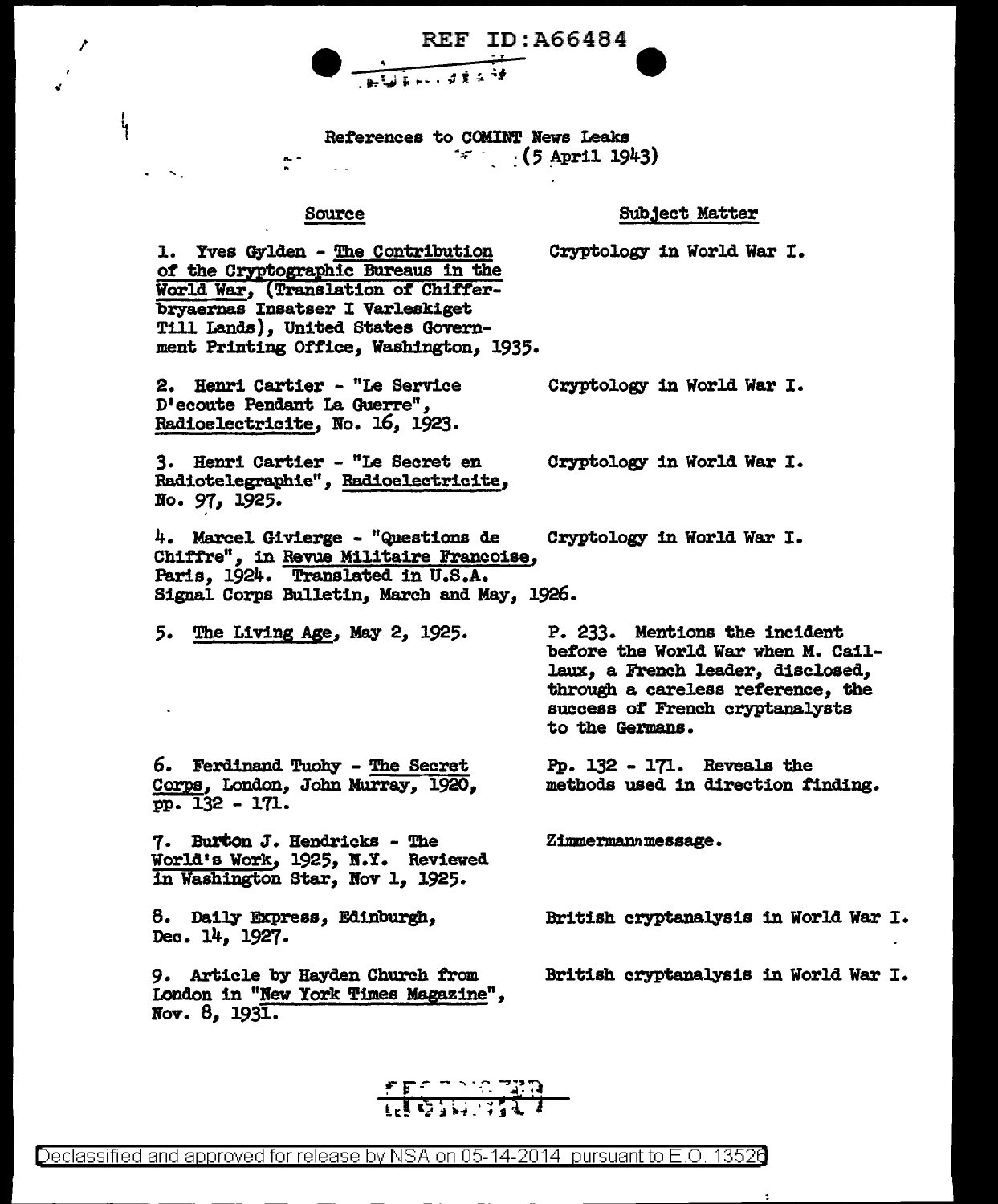

#### Source

10. Hector C. Bywater and H. C. Ferrabey - Strange Intelligence: Memoirs of Naval Secret Service, Richard R. Smith, N.Y., 1931.

11. Richard Wilmer Rowan, Spy and Counter Spy, The Viking Press, N.Y., 1928.

12. N.Y. Times Magazine, Nov 8, 1931.

13. Captain Von Rintelen - The Dark Invader, (Wartime Reminiscenses of a German Naval Intelligence Officer), Lovat Dickson, Ltd., 38 Bedfor St., London, 1933.

14. Hector Bywater - "Daily Telegraph", London, September 4 and 6. 1934.

15. Hugh Cleland Hoy - 40 O.B., or How the War was Won, Hutchinson and Co., London, 1935.

16. Hector C. Bywater - Their Secret Purposes, London, Constable and Co., 1932.

17. Captain Henry Landau - All's Fair: The Story of the British Secret Service Behind the German Lines, G. P. Putnam's Sons, N.Y., 1934.

18. Lord Fisher's Memoirs (cited by Nicolai, Geheime Maechte, Leipzig, 1925, p. 13.

#### **Subject Matter**

Pp. 183, 222. British cryptanalysis in World War I.

P. 39. States that Shipwright E. C. Miller, a diver, investigated almost all of the 60 odd German submarines sunk by the British, and recovered their code books.

"In May, 1915, for instance, U-20 exultantly reported by wireless cipher her sinking of the Lusitania."

P. 214. Zimmermann message.

Australian cryptanalysis in World War I.

British cryptanalysis in World War I.

Ch. XIII. A fuller discussion of COMINT.

British cryptanalysis in World War I.

Fisher says that a British bureau for collecting foreign code telegrams was set up in Switzerland before World War I.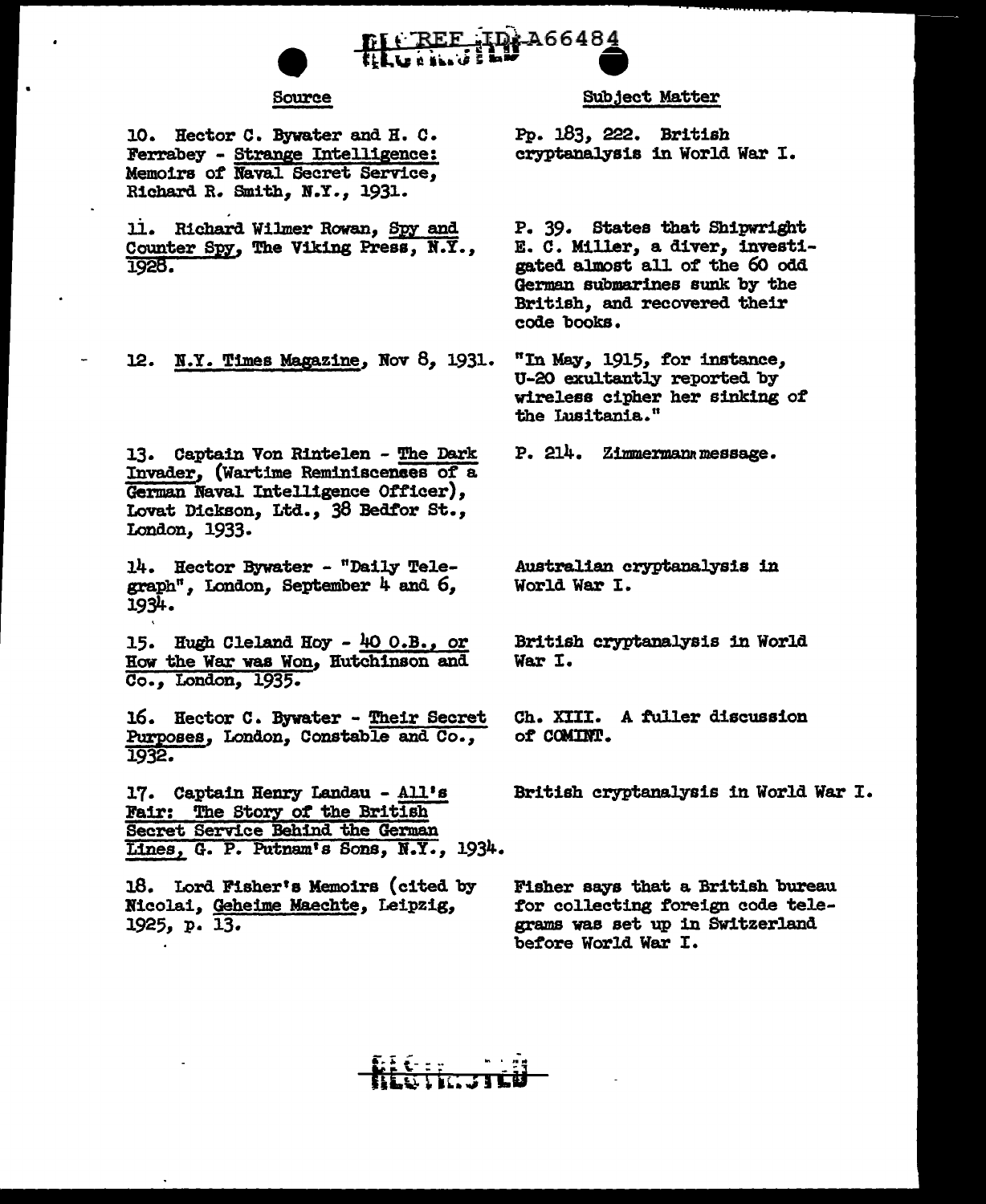

**MATUNIERS** 

REF ID: A66484

### **Source**

19. Cheral Hoffmann, Der Krieg der versaumten Gelegenheiten (cited by Carlswärd, Operationerna på tyska ostfronten, p. 39).

20. "Vossiche Zeitung" (cited in London Times, January 3, 1928).

21. Lt. Col. Walter C. Sweeney -Military Intelligence: A New Weapon in War, Fred a Stokes, N.Y. - 1924.

22. The Sunday Star, Wash., D.C., Magazine Section p. 5, April 13, 1930. World War I.

23. Herbert O. Yardley - The American Black Chamber, Indianapolis, The Bobbs-Merril Co., 1931.

24. Herbert O. Yardley - "Secret Inks", Saturday Evening Post, April 4, 1931, Vol. 203, No. 40.

25. Herbert O. Yardley - "Codes" April 18, 1931, Vol. 203, No. 42.

26. Herbert O. Yardley - "Ciphers" May 9, 1931, Vol. 203, No. 45.

27. Herbert O. Yardley - "Cryptograms and their Solution", Nov 21, 1931, Vol. 203, No. 73.

28. K. K. Kawakami - writing from Washington, D. C. in "The Baltimore Sun," August 17, 1931.

29. New York Times, June 1, 1931.

30. New York Times, June 2, 1931.

31. New York Times, June 7, 1931.

32. Walter S. Rogers - The Saturday Review of Literature,<br>June 20, 1931, Pg. 908.

#### **Subject Matter**

German cryptanalysis in World War I.

German cryptanalysis in World War I.

U.S. cryptanalysis in World War I.

P. 5. U.S. cryptanalysis in

U.S. cryptology.

Japanese reaction to "The Black Chamber."

P. 3, Col. 1. Yardley's story of the Wilson death plot is denied.

P. 18, Col. 3. Yardley's story of the Wilson death plot is denied.

P. 28, Col. 2. On Yardley.

P. 908. Comment on "The Black Chamber."

<del>e a concept L</del>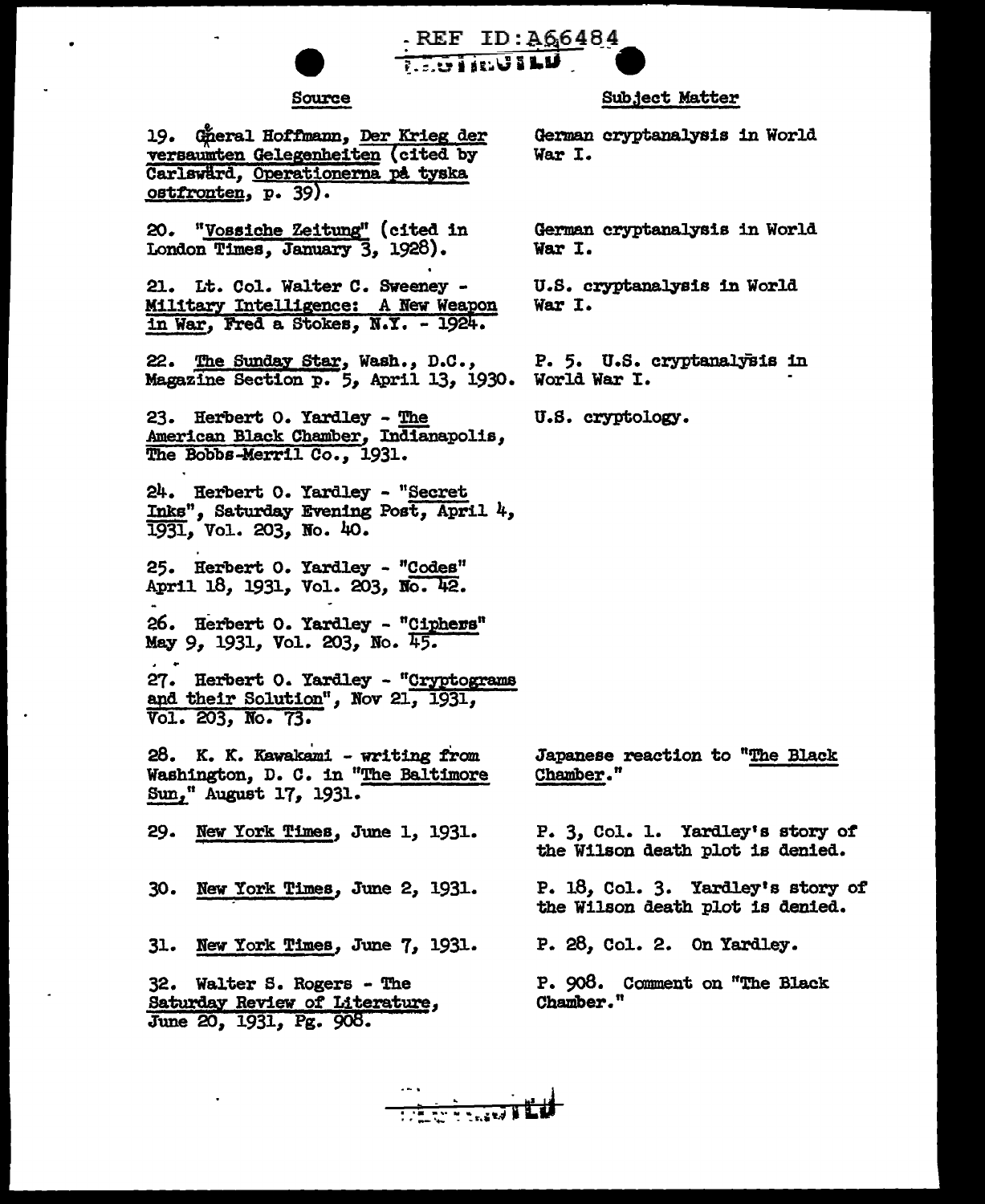

#### Source

**Subject Matter** 

33. C. Hartley Grattan - The Nation. August 19, 1931, pp. 186-187.

34. Herbert O. Yardley - "Doublecrossing America," Liberty Magazine,<br>N.Y., October 10, 1931, pp. 38-42.

35. Herbert O. Yardley - "Are We Giving Away Our State Secrets?. "Liberty Magazine, Dec. 19, 1931.

36. The Times, Washington, D.C., July 8, 1934 printed Yardley's comments on June 5, 1934 concerning Lindsay Parrott's (INS Staff Correspondent) story from Moscow on May 24 that Japan was using a newly perfected telegraphic machine.

37. Time Magazine, March 3, 1941.

38. American Magazine, March 1934, Vol. 117: 47.

39. Washington Post, April 23, 1934.

40. May 25, 1934 (Radio broadcast).

41. Washington Post, May 26, 1934.

42. Washington Post, June 3, 1934. Picture of Mrs. Friedman.

43. Seattle Daily Times, June 30, 1934. Article on Mrs. Friedman.

44. Washington Sunday Star, July 22, Picture of Mrs. Friedman. 1934.

45. Washington Sunday Star, January Article on W. F. Friedman. 4,  $1937.$ 

46. Washington Star, June 5, 1937. Article on Mrs. Friedman.

47. American Legion Magazine, August 1937.

48. Reader's Digest, September 1937. Reprint of above article.

49. Washington Evening Star, Circa Item on W. F. Friedman. September 1, 1937.



Pp. 38-42 U.S. cryptanalysis.

U.S. cryptology.

Report on Yardley's activities.

Picture of Mrs. Elizabeth Smith Friedman.

Article on Mrs. Friedman.

Article on Mr. and Mrs.

Friedman.

Interview with Mrs. Friedman concerning her activities.

Details of above broadcast.

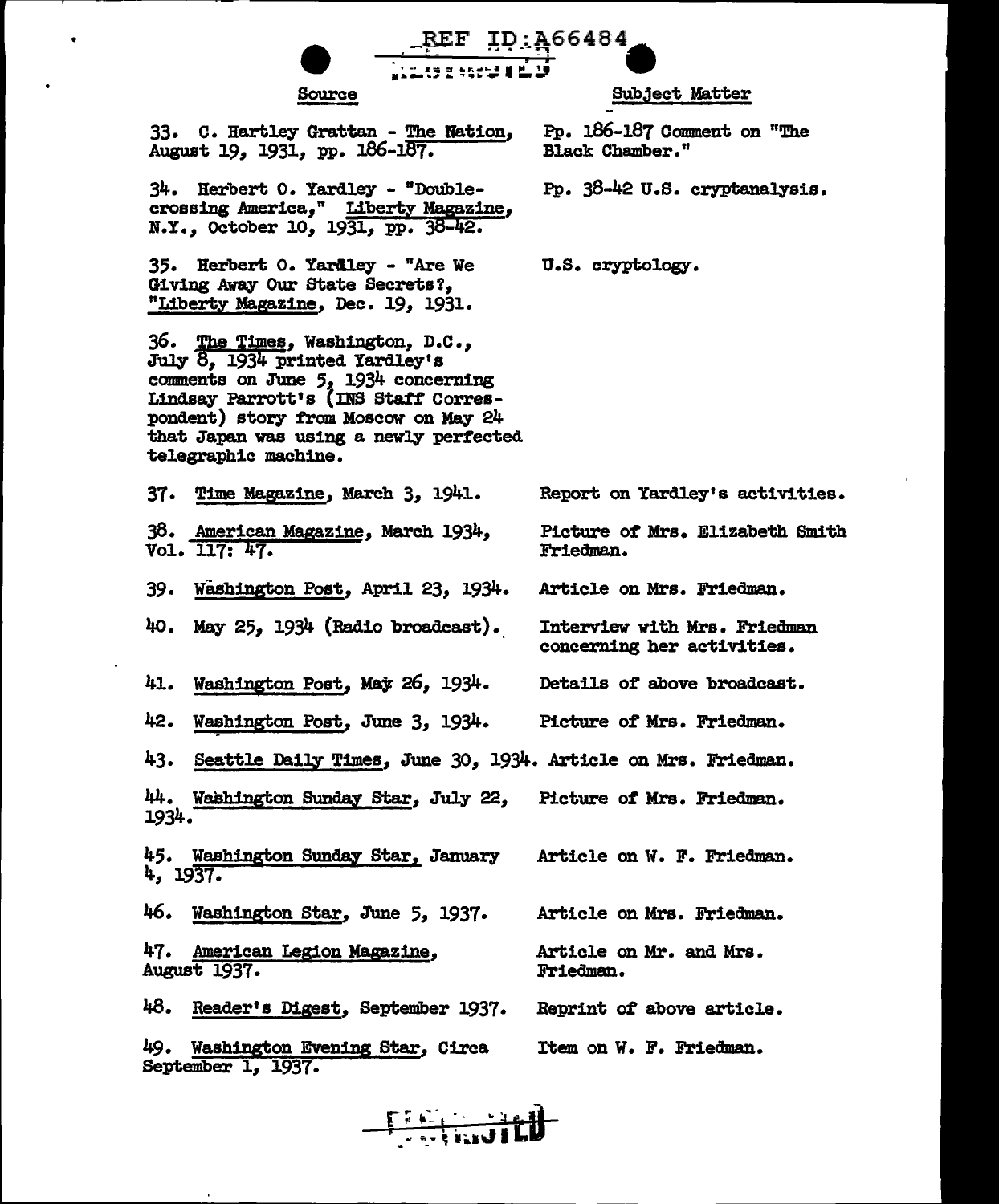# **REE-ID:A66484**

#### Source

50. September 12, 1937 (Syndicated

#### **Subject Matter**

Article on W. F. Friedman.

Item on Mrs. Friedman.

51. Washington Evening Star, October 7, 1937.

News Article).

52. Modern Mechanics, Circa 1937.

53. Washington Post, February 9, 1938.

54. Washington Herald, February 10, 1938.

55. Look Magazine, February 15, 1938. Picture of Mrs. Friedman.

56. Washington Post, February 21, 1938.

57. Washington Times-Herald, November 23, 1939.

58. Washington Star, October 3, 1941. Article on Mr. Friedman.

59. June 19, 1934 (English article in unidentified Japanese newspaper).

60. Washington Herald, August 9, 1934.

61. United States News, August 13, 1934.

62. Washington "Savings Journal", January 1937, Vol. XLIII, No. 1.

63. George D. Riley - "US and Us" in Washington Times Herald, March 2 (?), 1939.

64. Life Magazine, April 14, 1939.

65. Washington Post, September 23, 1939.

66. Washington Times Herald, October 1939.

Article on Mrs. Friedman.

Item on Mrs. Friedman.

Picture of Mrs. Friedman.

Item on Mrs. Friedman in Alice Hughes' column.

Item on Mr. & Mrs. Friedman and Agnes M. Driscoll in Jerry Klutz's column.

Miscellaneous.

F.B.I. cryptanalysis.

Description and picture of State Department code room.

French efforts to prevent publication of Givierge's memoirs.

U.S. Treasury's search for cryptanalysts.

U.S. Cryptography.

U.S. Cryptography.

"F.C.C. Revives the Black Chamber".

 $\mathbf{r}$ 

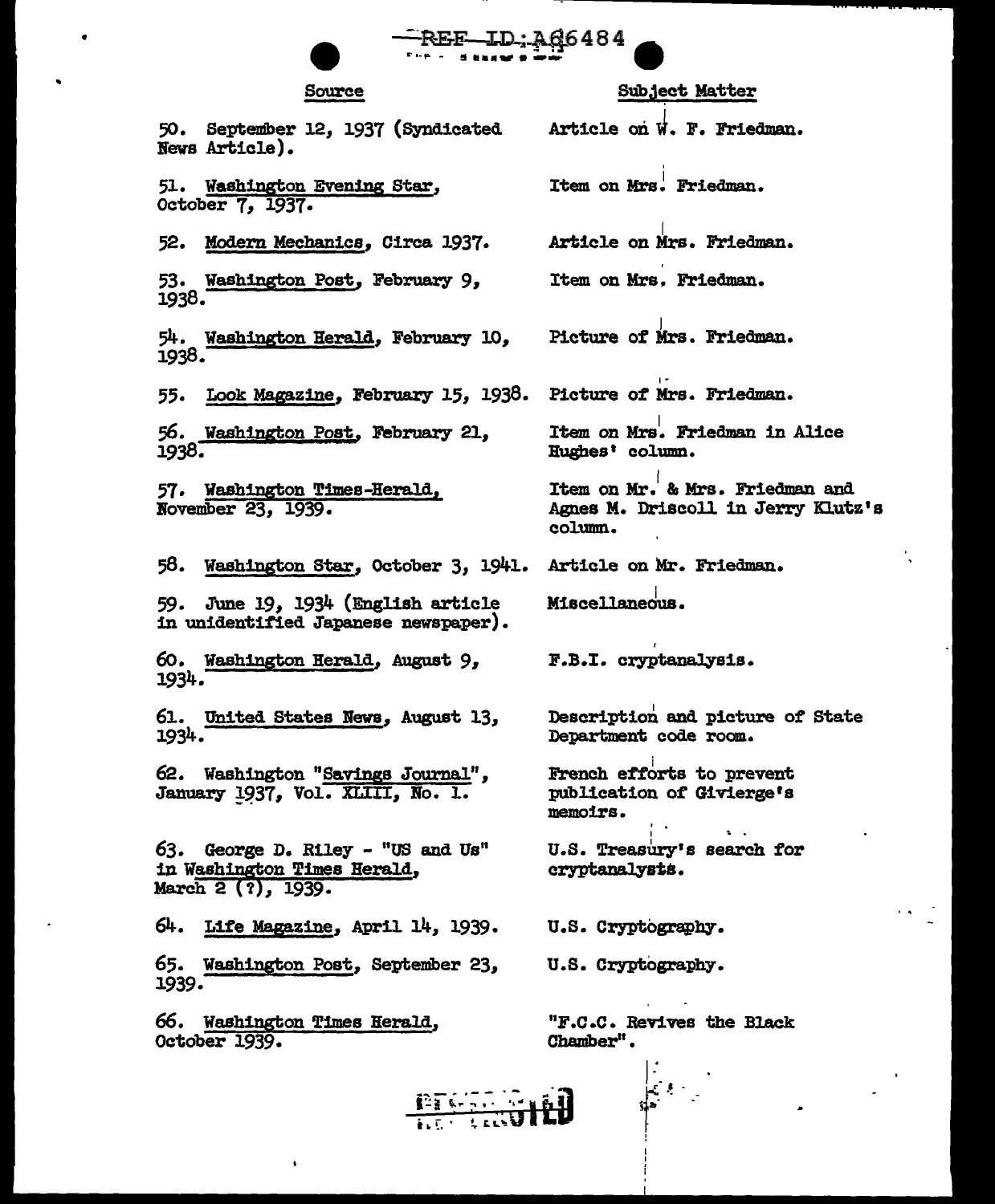# REF ID:A66484 "l'LU •

# Source

67. Washington Evening Star, December ll, 1939.

..

68. Washington Times Herald, October 7;1940.

69. New York Herald Tribune, April 14, 1941.

70. Washington Times Herald, April 8 or 9, 1941.

71. Thomas R. Henry - *"Ot* Stars, Men and Atoms" in the Star, Washington, D.C., May 20, 1941.

72. New York Daily News, June 2, 1941.

73. Illinois Alumni News, University *ot* Illinois, Illinois, June 1, 1941.

74. Los Angeles Times, October 13, 1941.

75. Washington Daily News, December 8, 1941 (2 items).

76. Washington Dai].y News, December 10, 1941..

77. Time Magazine, January 5, l.942.

78. Washington Times Herald, January 6, 1942.

79. Washington Times Herald, February  $6(?)$  1942.

80. Chester Manly - Times Herald, February 7, 1942.

Bl.. Leon Pearson, - February 1942 (Radio broadcast, reported in War Department Radio Digest, February 26,  $1942, #216.$ 

Subject Matter

U.S. cryptography in Jay Franklin's column.

F.C.C. cryptanalysis.

U.S. cryptanalysis.

German cryptanalysis in Walter Winchell's column.

U.S. Navy cryptanalysis.

F.B.I. cryptanalysis.

U.S. cryptography.

F.o.o. activities.

U.S. cryptanalysis.

U.S. cryptanalysis.

U.S. cryptanalysis.

!'.B.I. activities 1n Drew Pearson's column.

F.c.c. activities 1n Drew Pearson's column.

F.B.I. activities.

U.S. cryptanalysis.